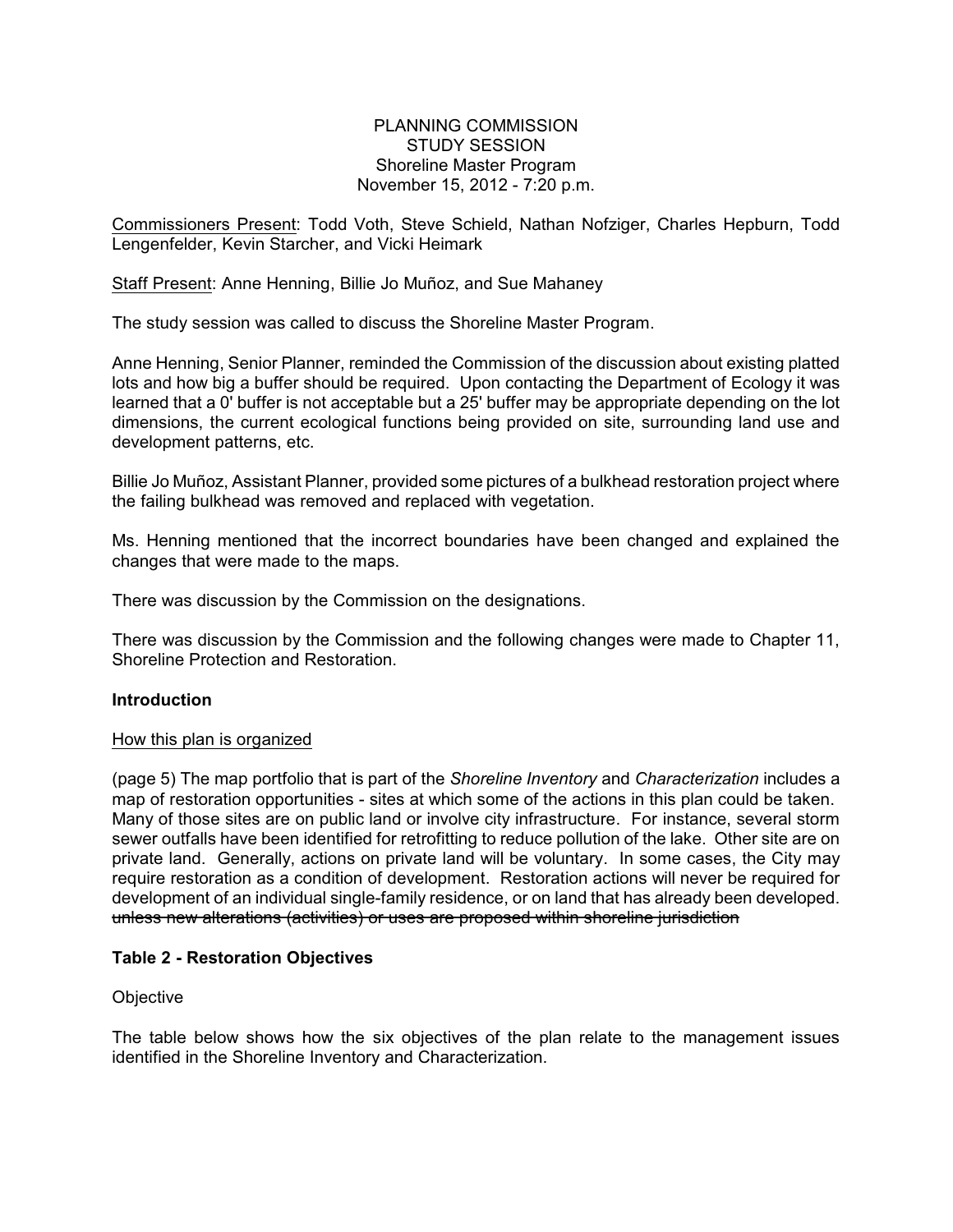| Management Issue Objective   |                                                                                   |  |
|------------------------------|-----------------------------------------------------------------------------------|--|
| Alterations to hydrology     | Protect hydrologic processes from further alteration degradation                  |  |
|                              | Restore altered hydrologic processes                                              |  |
| Water quality and sediment   | Protect water quality, native plant communities, and fish and<br>wildlife habitat |  |
|                              | Restore water quality, native plant communities and fish and<br>wildlife habitat  |  |
| Riparian and wetland habitat | Protect riparian and shallow water habitat and migration corridors                |  |
|                              | Restore riparian and shallow water habitat and migration corridors                |  |

| Table 2-Restoration Objectives |  |
|--------------------------------|--|
|--------------------------------|--|

Strategies, actions, and potential restoration sites related to each objective are tabulated in the Restoration Opportunities section that follows.

# **Restoration Opportunities**

The table below lists the City's six restoration objectives and outlines strategies and actions for each one. It also states where each action may be applied, including target reaches, where those have been identified in the Shoreline Inventory and Characterization. As noted in the paragraph on Adaptive Management above, the list of strategies and actions can be expected to evolve as projects are completed and their results evaluated, and as new opportunities arise. See Restoration Potential map in Shoreline Inventory and Characterization map portfolio

| Objective                                                                     | <b>Strategy</b>                                                                                                                                                          | <b>Action</b>                                                                                                                                                                                                                                                                                                                                                                                                                                                                                                 | Target reaches*                                                                          |
|-------------------------------------------------------------------------------|--------------------------------------------------------------------------------------------------------------------------------------------------------------------------|---------------------------------------------------------------------------------------------------------------------------------------------------------------------------------------------------------------------------------------------------------------------------------------------------------------------------------------------------------------------------------------------------------------------------------------------------------------------------------------------------------------|------------------------------------------------------------------------------------------|
| (p. 7) Protect hydrologic<br>processes from further<br>alteration degradation | Coordinate lake management<br>with other jurisdictions agencies<br>and irrigation districts including<br>the Moses Lake Irrigation and<br><b>Rehabilitation District</b> | Initial steps will depend<br>on the City's existing<br>relationships; see<br>"Regional Coordination"<br>under the heading<br>"Restoration Resources"<br>below                                                                                                                                                                                                                                                                                                                                                 | Ecosystem-wide                                                                           |
| (p. 10) Protect water<br>quality (continued)                                  | Maintain the natural value of<br>wetlands to control and filter<br>storm water runoff                                                                                    | •SMP regulations will<br>provide protection in<br>shoreline areas within the<br>City<br>•Amend CAO to increase<br>wetland buffer widths<br>outside of shoreline areas<br>and to ensure adequate<br>protection of wetlands<br>and their buffers<br>•Strictly enforce the City's<br>CAO and SMP<br>•Educate landowners and<br>developers about wetland<br>functions, values, and<br>protection<br>. Work with Grant County<br>officials to protect<br>wetlands and<br>their buffers in the City's<br><b>UGA</b> | City-wide (some<br>steps may also<br>be taken within<br>the UGA, if the<br>City chooses) |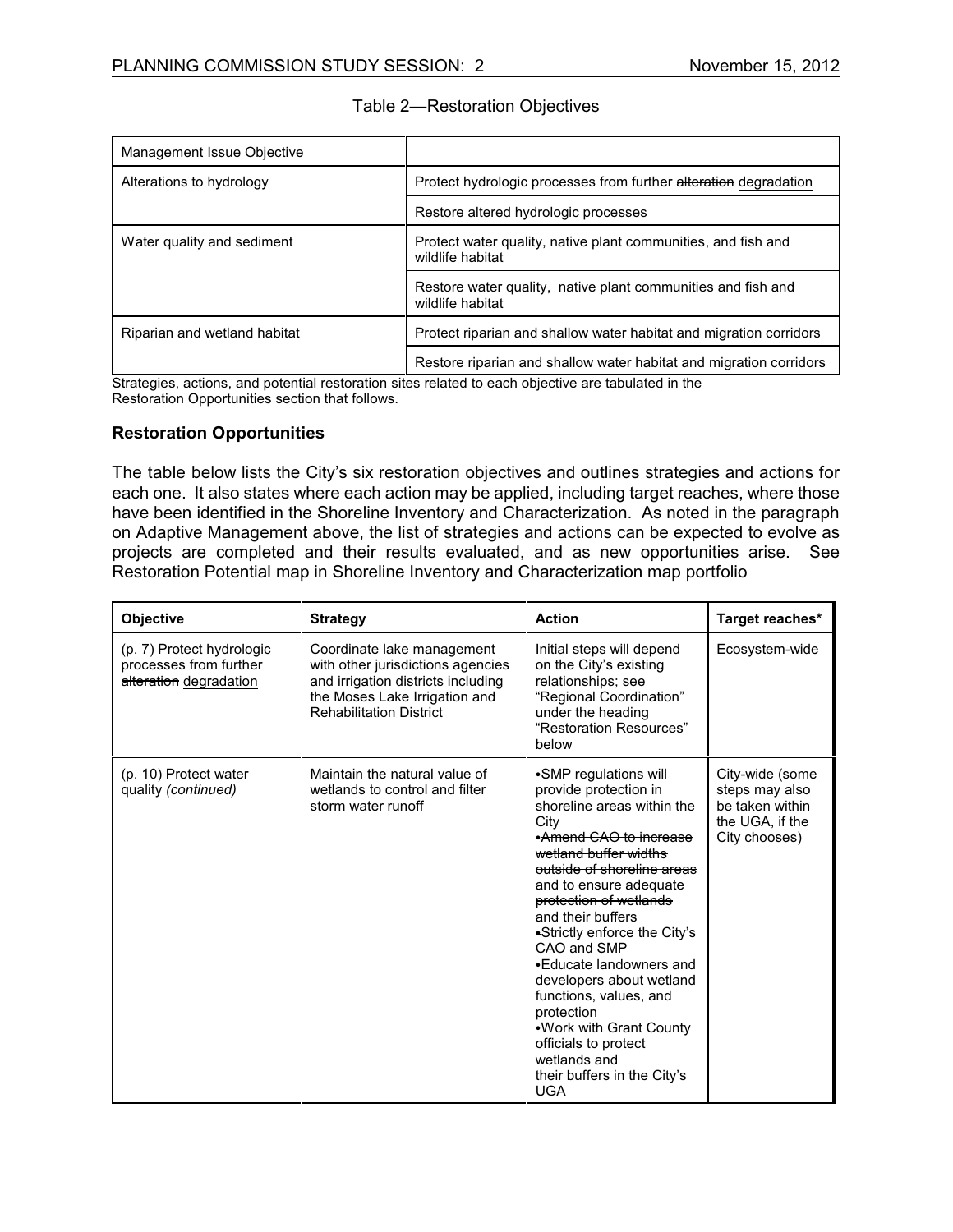On page 14, the Commissioners questioned the feasibility of moving parking areas out of SMP jurisdiction at public parks such as Montlake. The Commission requested that staff identify some additional alternatives that would achieve the goal of "reduce/prevent runoff from parking areas."

# **Existing and Ongoing Programs**

## **Restoration Resources**

## **Tax Relief/Fee System**

The City may want to consider a tax/fee system to directly fund shoreline restoration measures. Possibilities include:

• Working with Grant County to craft a preferential tax incentive through the Public Benefit Rating System administered by the County under the Open Space Taxation Act (RCW 84.34), to encourage private landowners to preserve natural shore-zone features for "open space" tax relief. The Department of Ecology has published a technical guidance document for local governments that wish to improve landowner stewardship of natural resources. More information about the program can be found at http://www.ecy.wa.gov/biblio/99108.html. The guidance document provides "technically based property selection criteria designed to augment existing open space efforts with protection of key natural resource features which directly benefit the watershed. Communities can choose to use any portion, or all, of these criteria when tailoring a Public Benefit Rating System to address the specific watershed issues they are facing."

• Establishing a Shoreline Restoration Fund. A chief limitation to implementing restoration is local funding, which is often required as a match for state and federal grant sources. To foster ecological restoration of the City's shorelines, the City could establish an account that may serve as a source of local match monies for non-profit organizations implementing restoration of the City's shorelines. The fund could be administered by the Shorelines Administrator and supported by a levy on new shoreline development proportional to the size or cost of the new development project. Monies drawn from the fund would be used as a local match for restoration grant funds.

There was some discussion and staff was directed to rework this section to distinguish between the tax relief and fee systems.

## **Benchmarks and timelines** (p.23)

The Commission directed staff to adjust the timelines, since some of the dates in the current draft are already past.